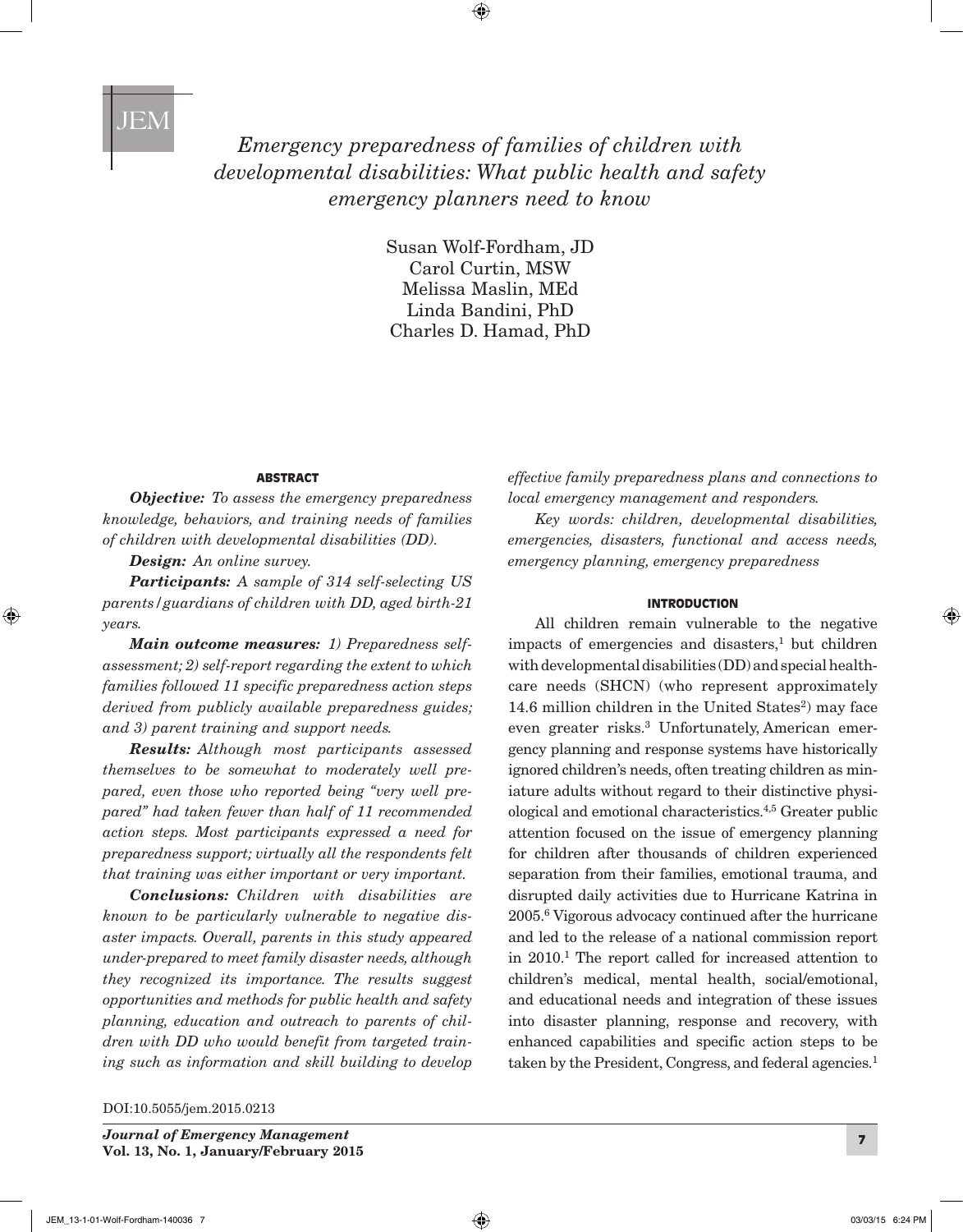If all children are at risk from the negative impacts of emergencies, then children with disabilities may be particularly susceptible.<sup>3,7,8</sup> For example, research suggests that children with pre-existing chronic health conditions impacted by Hurricane Katrina experienced greater disruptions in care, sought care for new health problems more often, were more likely to develop secondary health problems, and developed more negative psychological symptoms than other children.<sup>9</sup> More than typically developing children, those with disabilities may have multiple medical conditions, specialized medication and diets, fragile adaptive equipment, follow specific schedules and have limited ability to quickly follow directions, take self-protective actions or communicate independently, any of which might lead to delays in receiving needed services during emergencies.10-12 Children with disabilities may also require greater or different emergency services than typically developing children8 and may pose additional challenges to the emergency response system, $3,12$  straining resources.

Research confirms responder and emergency management knowledge gaps about the likely emergency needs of individuals with disabilities.13,14 Baker and Baker<sup>3</sup> and Mace et al.<sup>12</sup> note the lack of disaster medical team training and Emergency Medical Service protocols to address children with SHCN. Yet under the Americans with Disabilities Act (ADA), Pub. L. No. 101-336, 104 Stat. 328 (1990), individuals with disabilities, including children with disabilities, are entitled to equal access to emergency services. The U.S. Department of Justice Project Civic Access<sup>15</sup> has undertaken numerous compliance reviews of local and county emergency management plans and practice to ensure compliance with this mandate, which is also supported by Federal Emergency Management Agency guidance relating to "whole community" emergency planning.16

Families must also take responsibility for preparedness.17 Numerous commentators have noted that parents of children with disabilities need to anticipate and plan for the many disruptions to their child's daily routines, supports and services that may occur because of power and utility interruptions, environmental and other changes caused by emergencies

and disasters.4,18-21 Major health organizations, such as the American Academy of Pediatrics, the Institute of Medicine, the Children's Health Fund, and the National Center for Disaster Preparedness, have reached consensus about the critical importance of advance planning to adequately address the emergency needs of all children, including those with disabilities.22

 $\bigoplus$ 

There is much research on the emergency preparedness of the general public,  $11,23,24$  including research that indicates that having a child in the household increases preparedness.<sup>23,25</sup> Shaw et al.<sup>26</sup> emphasized the critical role that family education plays in helping children understand preparedness and in informing family preparedness behavior. There is also research regarding the preparedness of adults with disabilities.<sup>11,23,27</sup> However, the preparedness of families who have children with disabilities appears to be under-studied.<sup>28</sup> Baker and Baker<sup>3</sup> found limited preparedness among parents of children with SHCN presenting at a hospital emergency department and outpatient clinic in Alabama, noting that the parents studied lacked knowledge of four of five emergency preparedness indicators. Baker and Cormier<sup>29</sup> found no difference in preparedness levels of Alabama and Florida parents of children with SHCN, suggesting no preparedness differences based on geography, but did find increases in preparedness after a brief educational intervention. In unpublished research, the Massachusetts Department of Public Health (MA DPH, Office of Family Initiatives, unpublished data, 2004-2006) found a large number of parents of children with SHCN unprepared for emergencies, uninformed about local emergency planning, and in need of training and support. A Florida survey conducted by Lou et al.<sup>30</sup> found that parents of preschool children with Autism Spectrum Disorder (ASD) were concerned about the impact of ASD on the family's ability to cope during hurricanes and were in need of further education.

In 2009, we developed an online survey to examine the emergency preparedness knowledge, behaviors, support, and training needs of US parents of children with disabilities in an attempt to contribute to the literature and to inform future parent education

⊕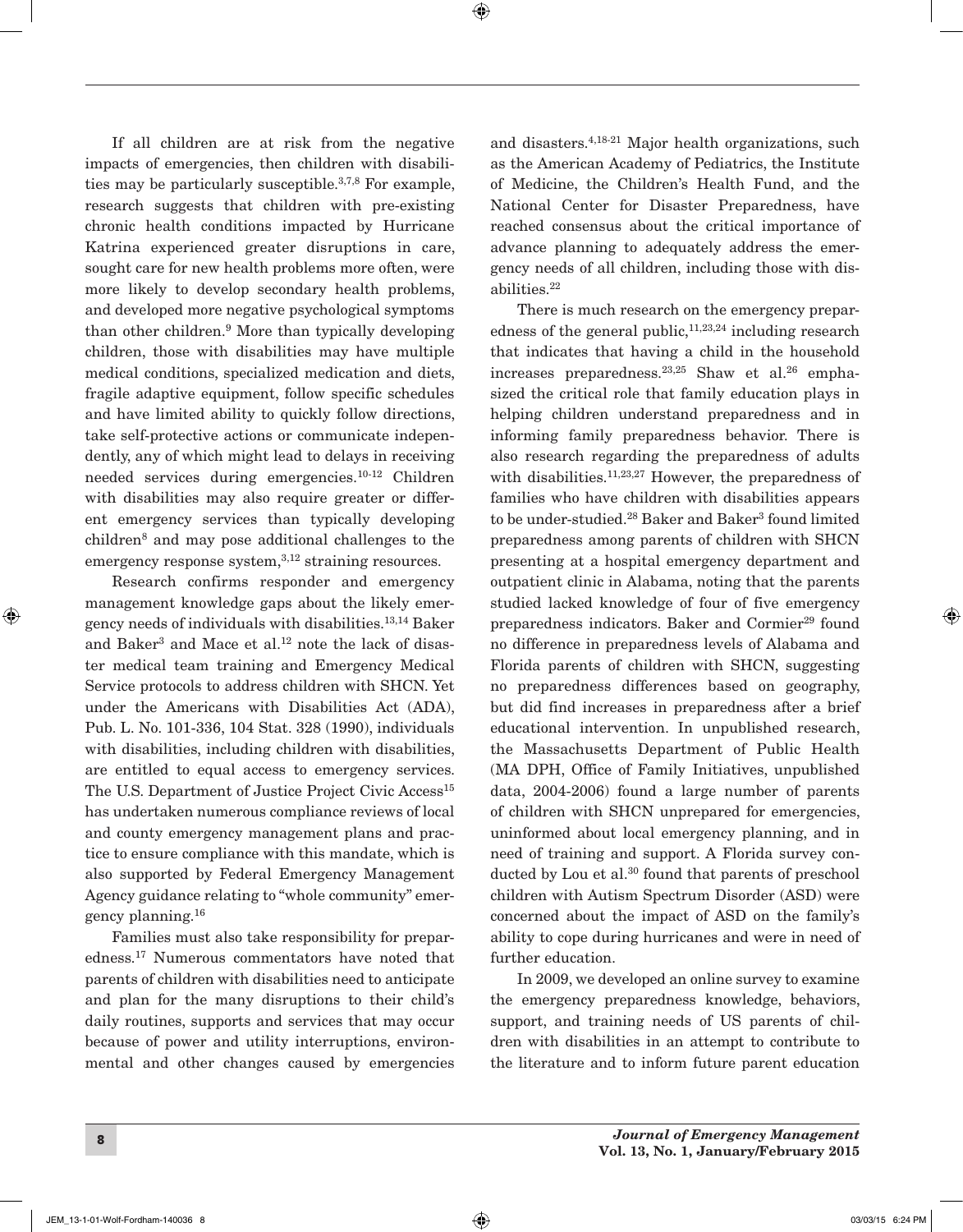⊕

interventions. Research questions included the following: 1) How prepared do parents of children with disabilities feel to care for their children during an emergency? 2) How many specific recommended preparedness action steps do they report taking and, based on these steps, how prepared do these families appear to be? 3) Do parents indicate a need for emergency preparedness training or support? This article reviews the results of the survey and suggests opportunities and methods for public health and safety education, planning, and outreach to this population.

### METHODS

We developed the online survey using SurveyMonkey®. E-mail invitations and a Web site hyperlink were sent to approximately 430 national and state disability and/or SHCN organizations with requests to distribute the survey to their affiliated organizations or directly to parents and guardians. Additionally, e-mail invitations were sent to six prominent Massachusetts parent opinion leaders who were asked to forward the e-mail invitation to their networks. Prior to dissemination, the survey was granted an exemption by the University of Massachusetts Medical School Institutional Review Board.

The survey queried respondents (parents and guardians) about the type(s) of disabilities or SHCN their children had and their children's ages. A child with a disability or SHCN was defined as having one or more of the following conditions: asthma or severe allergies; attention deficit/hyperactivity disorder (ADHD); ASD (including Pervasive Developmental Disorder Not Otherwise Specified [PDD-NOS], Autism, and Asperger's syndrome); cancer; a developmental disability or delay; epilepsy or a seizure disorder; genetic disorder; hearing or visual disability; intellectual disability; learning disability; physical disability; psychiatric disability; and speech or communication disability. We collapsed the diagnoses listed in the survey into four categories to focus more closely on families with children with DD or DD with a concomitant medical condition. Children reported to have an intellectual disability, a developmental disability or delay, and/or ASD were classified as having DD/ASD. Children with DD *plus* a physical and/or sensory

(hearing or vision) disability were grouped in the physical disability/sensory disability (PS) category. Children with DD who also had a medical condition (which included asthma, cancer, diabetes, and/or a seizure disorder) were classified as having a medical disability (MD). Children with DD *and* MD plus a physical *and*/*or* sensory disability were classified as MDPS (ie, having a developmental and medical disability as well as a physical and/or sensory disability). Write-in diagnoses were coded into one of the four categories.

Parents were asked whether they had ever personally experienced a natural or human-caused disaster or emergency and to describe what they had experienced. Respondents were also asked to indicate on a five-point Likert-type scale how prepared they felt to respond to an emergency and to indicate whether they had taken any of a series of emergency preparedness action steps. These items were developed after a review of online and print guides aimed at the general population, adults with disabilities, parents of typically developing children, and children with disabilities/SHCN.17,31-36 The steps included the following: making plans, stockpiling and/or gathering information, holding a family emergency preparedness discussion, developing a written emergency plan, practicing the emergency plan, developing an emergency medical information sheet, creating a written communication plan, having 72 hours' worth of supplies at home, having an evacuation plan and emergency supply bag for evacuation, providing information to a Special Needs Registry19\* or 9-1-1 emergency telephone service, knowledge of a public emergency shelter location, and shelter accessibility. The survey also included questions about parents' familiarity with local emergency resources and whether they had interacted with those resources. They were also asked questions about disaster planning with their child's school. Finally, parents were asked to rate the importance of emergency preparedness planning for families of children with disabilities/SHCN and the

⊕

<sup>\*</sup>Special Needs Registries are paper or computer-based voluntary databases of information about individuals with disabilities/SHCN that some localities use for locating, communicating with and/or responding to people with disabilities during emergencies. Enhanced 9-1-1 refers to specialized features of Emergency 9-1-1 telephone service which enable a 9-1-1 dispatch operator to see on their computer screen limited disability or special healthcare need information from a household making a 9-1-1 telephone call.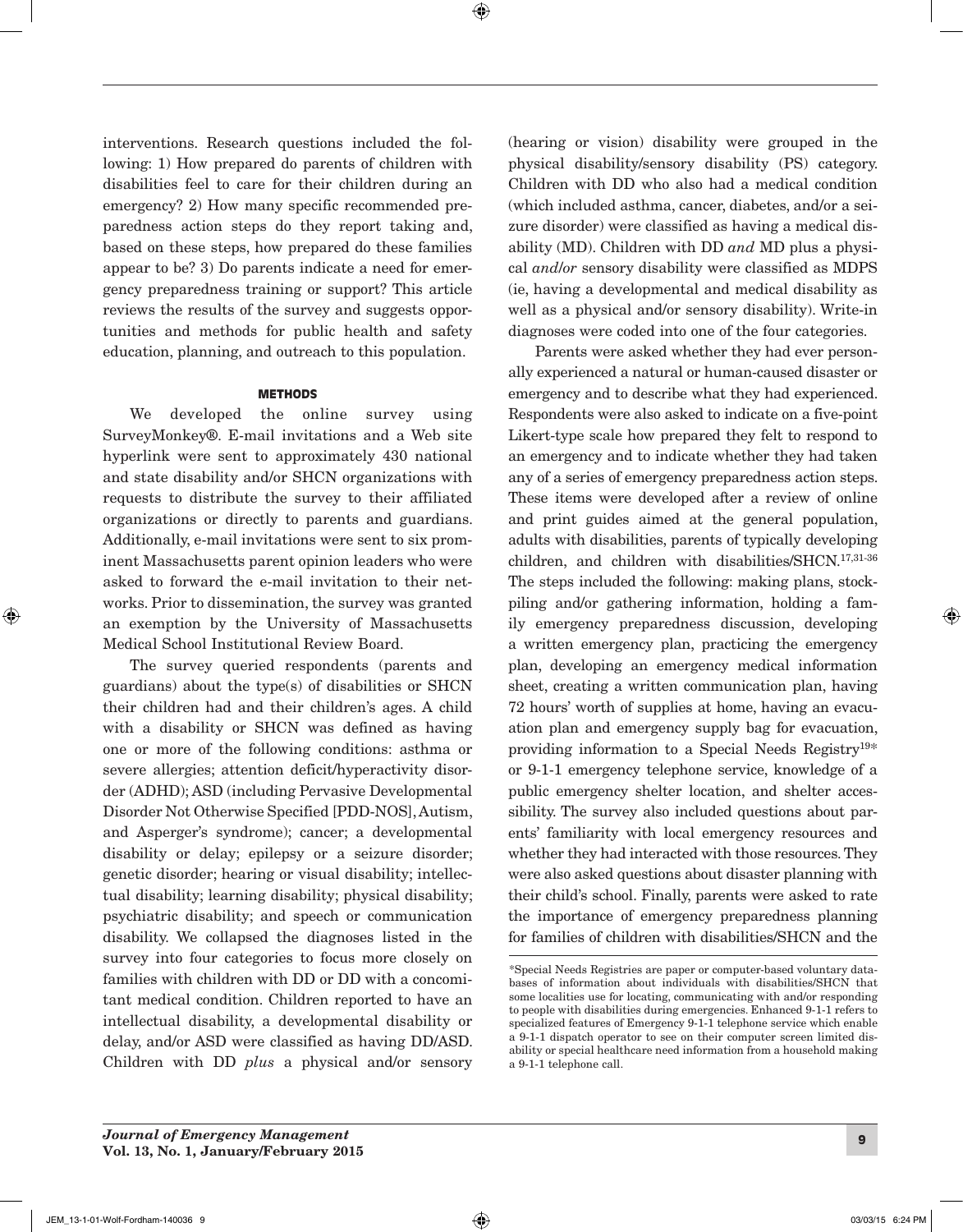specific topics which should be included in trainings. A total of 14 questions were asked.

## *Data analysis*

Comparisons were made between and among the four groups of children with disabilities. Comparisons for categorical variables were compared using chisquare or Fisher's Exact Test (to account for small cell sizes) and continuous variables were compared via analysis of variance, with overall significant differences among groups analyzed post hoc using Tukey Honestly Significant Difference. A p value of less than 0.05 was used to determine statistical significance. Data were analyzed using SPSS Statistics for Windows, version 17 (SSPS, Inc., Chicago, IL) and Stata Data Analysis and Statistical Software, version 13 (StataCorp LP, College Station, TX).

### RESULTS

A convenience sample of 449 parents or guardians of children from birth through age 21 with a disability or SHCN completed the survey. Forty-three respondents (n = 43) whose children had ADHD, a psychiatric disorder, a communication disorder, a learning disability, and/or a genetic disorder but did not have DD, were excluded, as were  $12$  respondents  $(n = 12)$  whose children's disabilities did not correspond to the aforementioned listed conditions. Respondents who indicated more than one child with a disability/SHCN and/or reported information about children older than 22 years  $(n = 117)$  were also excluded. These exclusions yielded a final sample of 314 participants. Table 1 shows the respondents' children categorized into groups based on disability and co-occurring conditions. The age difference among the children was not statistically significant.

### *Experiencing an emergency or disaster*

More than a third of the participants (37 percent) reported personally experiencing an emergency, such as weather-related emergencies (eg, blizzard, hurricane, ice storm, and tornadoes), other natural disasters (eg, earthquake, flood, and wildfire), or human-caused disasters (eg, chemical spill or terror attack). A number of respondents commented on the disruption to their child's daily life caused by these events. For example, one parent of a child with ASD wrote the following:

"There was  $a[n]$ ... ice storm... the power [was] out for 5 days. . .[and] we did not have any heat. It was difficult to take our daughter to live elsewhere. . . .She had

| Table 1. Child disability status and age                           |                                                                                                                                                                             |        |                  |
|--------------------------------------------------------------------|-----------------------------------------------------------------------------------------------------------------------------------------------------------------------------|--------|------------------|
| <b>Disability category</b>                                         | <b>Description</b>                                                                                                                                                          | N      | Mean (SD) age, y |
| Developmental disability (DD/<br>ASD)                              | Developmental disability, developmental delay, intellectual<br>disability, and/or Autism Spectrum Disorder (ASD)                                                            | $176*$ | 10.8(5.3)        |
| DD and physical disability and/or<br>sensory disability (PS)       | Developmental disability, developmental delay, intellectual<br>disability and/or ASD plus physical disability and/or sen-<br>sory disability (hearing or vision impairment) | 41     | 10.7(5.7)        |
| DD and medical disability (MD)                                     | Developmental disability, developmental delay, intellec-<br>tual disability and/or ASD plus medical condition (cancer,<br>asthma, diabetes, seizure disorder)               | 41     | 13.0(4.1)        |
| DD and MD, physical disability<br>and/or sensory disability (MDPS) | Developmental disability, developmental delay, intellectual<br>disability and/or ASD plus MD plus physical disability and/<br>or sensory disability                         | 55     | 11.7(5.0)        |
| Total                                                              |                                                                                                                                                                             | 314    | 11.2(5.2)        |
| 'One respondent did not specify an age.                            |                                                                                                                                                                             |        |                  |

 $\bigoplus$ 

⊕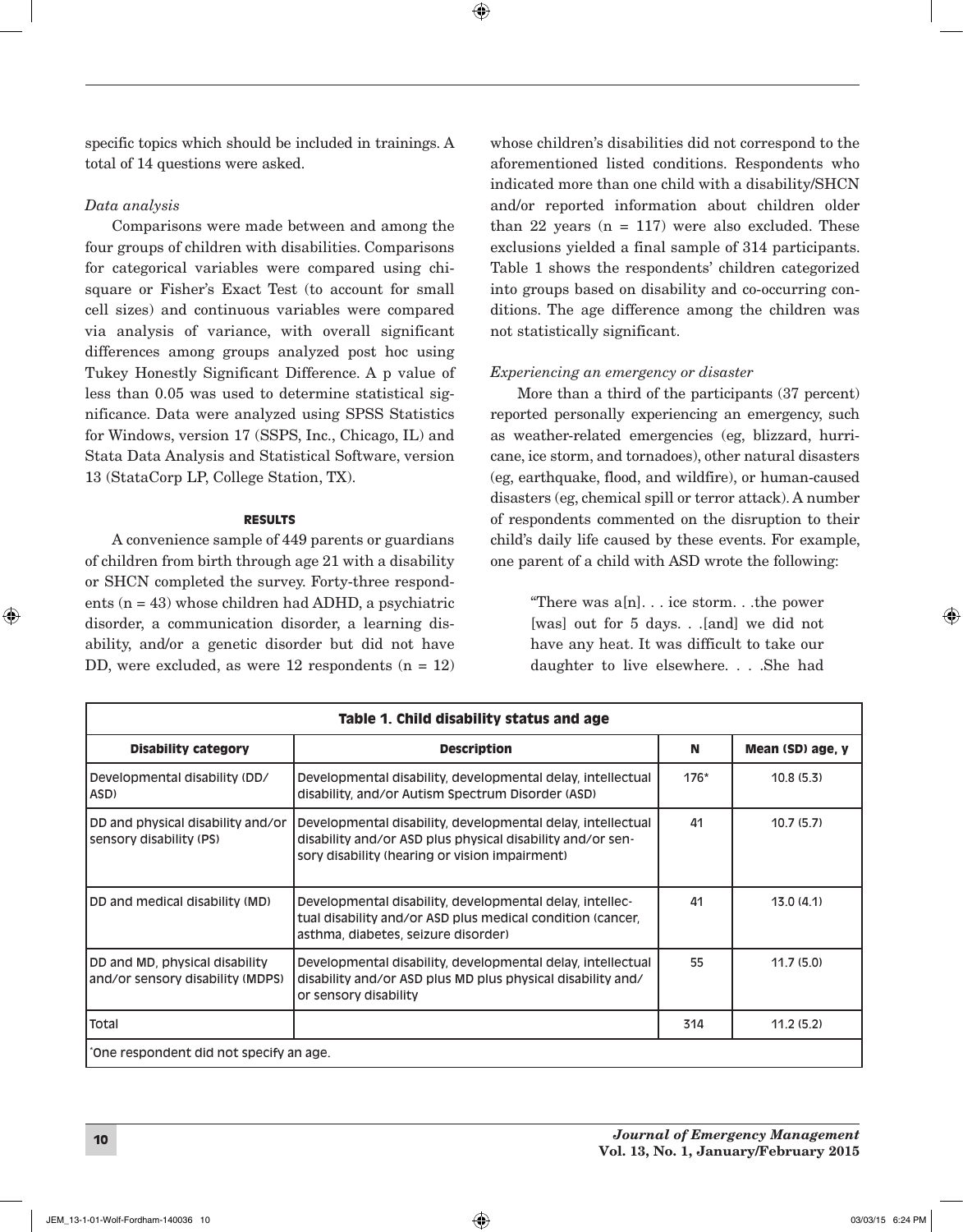$\bigoplus$ 

a difficult time being in the hotel room because. . .she is used to a strict routine, [we had to] live in 'tight' quarters—all of us were in [one] room, [she wasn't] able to sleep in her own room. . . in her own bed which is a [hospital] bed . . . .Because she was taken out of her home she did not eat[] or sleep well and. . .had issues going to the bathroom."

## *Level of emergency preparedness*

Most respondents assessed themselves to be at a slightly less than moderate level of emergency preparedness (mean of  $2.7(1.1)$ ) on a five-point Likerttype scale with 1 being "very unprepared" and 5 being "very prepared." There were no significant differences found among the four groups. Table 2 shows respondent self-assessment of emergency preparedness level based on this scale.

Table 3 lists the 11 preparedness indicators ranked from most frequently to least frequently taken. Nearly half of respondents (48 percent) reported holding family discussions about emergency planning, and less than half (43 percent) reported having assembled 72 hours worth of emergency supplies. Slightly more than one third of respondents (37 percent) reported knowing where at least one emergency shelter was located in their town, while slightly less than one third (31 percent) knew whether that shelter was accessible. A little over one third of the participants (35 percent) reported having written emergency medical information for their child. The majority (69 percent) reported not having any evacuation plans, with an even larger number (86 percent) reporting they lacked an evacuation supply bag. Almost 15 percent of respondents reported sharing information about their child's emergency needs with a Special Needs Registry or emergency 9-1-1 telephone service database. Only 9 percent reported having a written communication plan and 5 percent reported having a written emergency plan. The vast majority of parents (91 percent) reported not having practiced an emergency plan.

We found no significant difference among the four groups regarding most of the action steps taken; however, as shown in Table 3, there was a statistically

| Table 2. Self-reported preparedness level |             |  |
|-------------------------------------------|-------------|--|
|                                           | N (percent) |  |
| 1. Very unprepared                        | 46 (15)     |  |
| 2.                                        | 81 (26)     |  |
| $\vert$ 3.                                | 122 (39)    |  |
| 14.                                       | 46 (15)     |  |
| 5. Very prepared                          | 16(5)       |  |
| l Total                                   | 311 (100)   |  |

significant difference in maintaining emergency medical information  $(p < 0.001)$  and evacuation bags  $(p =$ 0.005) among the participants. Nearly two thirds of families (62 percent) whose children were in the MDPS group reported having an emergency medical information sheet. In contrast, 23 percent of families with children with DD/ASD, 48 percent with children with DD and physical and/or sensory disabilities (PS), and 39 percent of those whose child had a medical condition (MD) reported having a completed emergency information sheet for their child. Additionally, 27 percent of families with a child in the MDPS group and 22 percent of families with a child in the MD group reported having an evacuation bag compared to the other two groups (10 percent for both DD/ASD and PS groups).

Overall, respondents reported taking far fewer than the 11 preparedness steps. The average number of preparedness action steps a respondent reported corresponded with their preparedness self-assessment. For example, those who assessed themselves to be "Very unprepared," reported taking an average of 1.2 preparedness steps while those who considered themselves "Very prepared" reported taking an average of 4.7 potential preparedness steps on a five-point scale. Table 4 illustrates the number of action steps taken by self-assessed preparedness level.

Post hoc analysis (Tukey Honestly Significant Difference) suggested significant differences among some of the different self-assessed preparedness levels. Those who rated themselves at a moderate level (preparedness level 3) took significantly more preparedness steps than did those rating themselves at levels 1 and 2 ( $p < 0.001$ ). Those who assessed

JEM\_13-1-01-Wolf-Fordham-140036 11 03/03/15 6:24 PM

⊕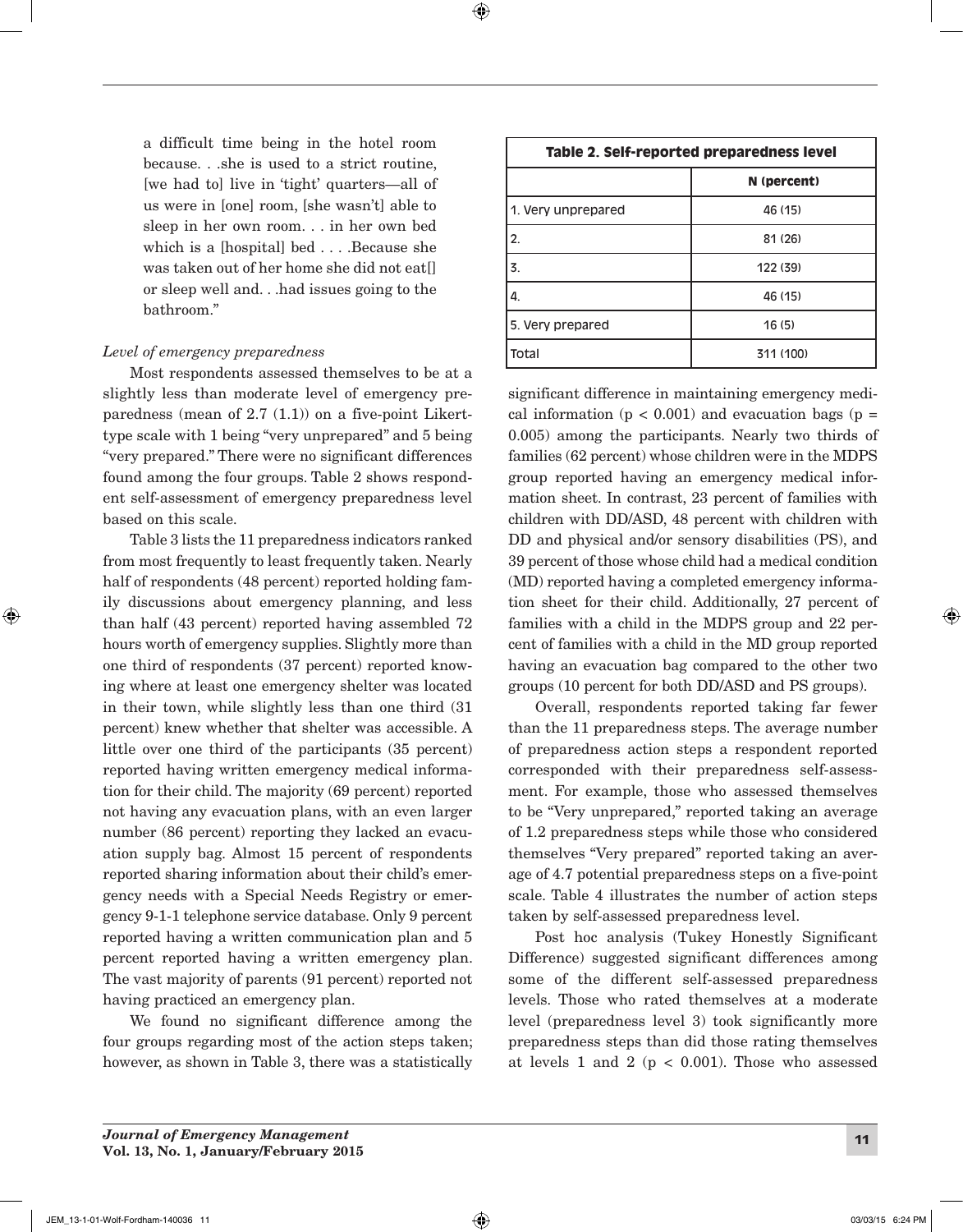| Table 3. Rank order and significance of reported<br>preparedness action steps taken ( $N = 314$ )* |                                                                    |                                   |         |
|----------------------------------------------------------------------------------------------------|--------------------------------------------------------------------|-----------------------------------|---------|
| Rank<br>order                                                                                      | <b>Emergency preparedness</b><br>steps taken/specific<br>knowledge | N (percent)<br>(reporting<br>yes) | p value |
| 1                                                                                                  | Family discussion: overall                                         | 150 (48)                          | 0.718   |
|                                                                                                    | DD/ASD                                                             | 83 (47)                           |         |
|                                                                                                    | <b>PS</b>                                                          | 19 (46)                           |         |
|                                                                                                    | MD                                                                 | 18 (44)                           |         |
|                                                                                                    | <b>MDPS</b>                                                        | 30 (54)                           |         |
| $\overline{2}$                                                                                     | 72 h worth of emergency<br>supplies for the house:<br>overall      | 133 (43)                          | 0.630   |
|                                                                                                    | DD/ASD                                                             | 77 (44)                           |         |
|                                                                                                    | <b>PS</b>                                                          | 14 (34)                           |         |
|                                                                                                    | <b>MD</b>                                                          | 17 (41)                           |         |
|                                                                                                    | <b>MDPS</b>                                                        | 25 (47)                           |         |
| 3                                                                                                  | Know location of at least<br>one shelter: overall                  | 112 (37)                          | 0.317   |
|                                                                                                    | DD/ASD                                                             | 70 (41)                           |         |
|                                                                                                    | <b>PS</b>                                                          | 11 (28)                           |         |
|                                                                                                    | MD                                                                 | 12 (30)                           |         |
|                                                                                                    | <b>MDPS</b>                                                        | 19 (35)                           |         |
| 4                                                                                                  | Emergency medical infor-<br>mation sheet: overall                  | 109 (35)                          | < 0.001 |
|                                                                                                    | DD/ASD                                                             | 40 (23)                           |         |
|                                                                                                    | PS                                                                 | 19 (48)                           |         |
|                                                                                                    | MD                                                                 | 16 (39)                           |         |
|                                                                                                    | <b>MDPS</b>                                                        | 23 (62)                           |         |
| 5                                                                                                  | Know whether shelter is<br>accessible: overall                     | 92 (31)                           | 0.268   |
|                                                                                                    | DD/ASD                                                             | 58 (35)                           |         |
|                                                                                                    | <b>PS</b>                                                          | 7 (19)                            |         |
|                                                                                                    | MD                                                                 | 11 (28)                           |         |
|                                                                                                    | <b>MDPS</b>                                                        | 16 (29)                           |         |

| preparedness action steps taken (N = 314)* (cont'd) |                                                                    |                                   |             |
|-----------------------------------------------------|--------------------------------------------------------------------|-----------------------------------|-------------|
| Rank<br>order                                       | <b>Emergency preparedness</b><br>steps taken/specific<br>knowledge | N (percent)<br>(reporting<br>yes) | p value     |
| 6                                                   | Evacuation plan: overall                                           | 96 (31)                           | 0.280       |
|                                                     | DD/ASD                                                             | 51 (29)                           |             |
|                                                     | PS                                                                 | 15 (37)                           |             |
|                                                     | MD                                                                 | 9(22)                             |             |
|                                                     | <b>MDPS</b>                                                        | 21 (38)                           |             |
| $\overline{7}$                                      | Used registry/enhanced<br>911: overall                             | 46 (15)                           | $0.151^{+}$ |
|                                                     | DD/ASD                                                             | 23 (13)                           |             |
|                                                     | PS                                                                 | 9(23)                             |             |
|                                                     | MD                                                                 | 3(8)                              |             |
|                                                     | <b>MDPS</b>                                                        | 11 (20)                           |             |
| 8                                                   | Evacuation bag: overall                                            | 45 (14)                           | $0.005^{+}$ |
|                                                     | DD/ASD                                                             | 17 (10)                           |             |
|                                                     | PS                                                                 | 4 (10)                            |             |
|                                                     | MD                                                                 | 9 (22)                            |             |
|                                                     | <b>MDPS</b>                                                        | 15 (27)                           |             |
| 9                                                   | Written communication<br>plan: overall                             | 29(9)                             | $0.794^{+}$ |
|                                                     | DD/ASD                                                             | 15(9)                             |             |
|                                                     | PS                                                                 | 3(8)                              |             |
|                                                     | MD                                                                 | 5(13)                             |             |
|                                                     | <b>MDPS</b>                                                        | 6 (11)                            |             |
| 10                                                  | Practiced family emergency<br>plan: overall                        | 27 (9)                            | $1.000+$    |
|                                                     | DD/ASD                                                             | 16 (9)                            |             |
|                                                     | PS                                                                 | 3(7)                              |             |
|                                                     | MD                                                                 | 3(7)                              |             |
|                                                     | <b>MDPS</b>                                                        | 5(9)                              |             |

Table 3. Rank order and significance of reported

<sup>12</sup> *Journal of Emergency Management* Vol. 13, No. 1, January/February 2015

 $\bigoplus$ 

 $\bigoplus$ 

 $\bigoplus$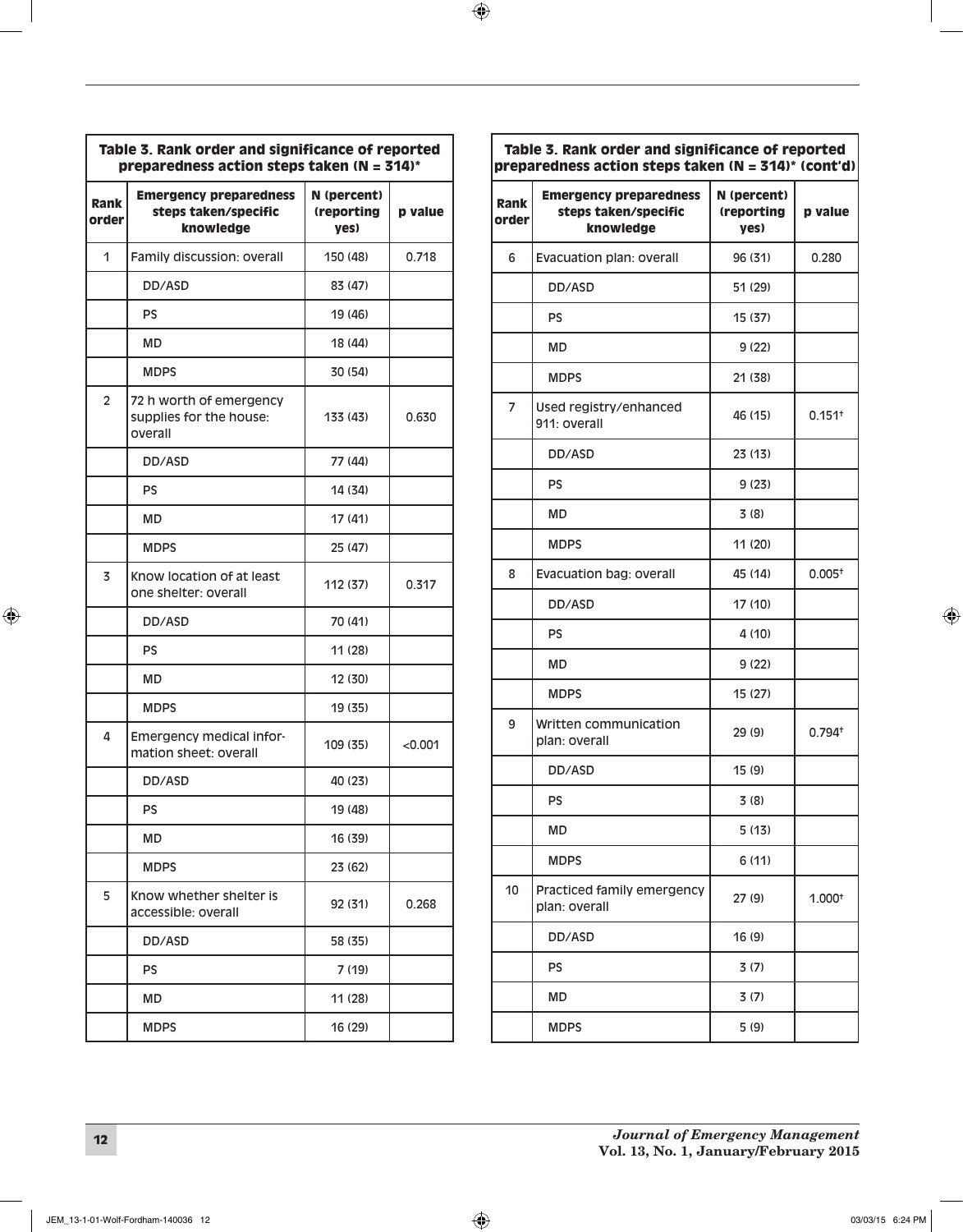| Table 3. Rank order and significance of reported<br>preparedness action steps taken $(N = 314)^*$ (cont'd) |                                                                    |                                   |             |
|------------------------------------------------------------------------------------------------------------|--------------------------------------------------------------------|-----------------------------------|-------------|
| Rank<br>order                                                                                              | <b>Emergency preparedness</b><br>steps taken/specific<br>knowledge | N (percent)<br>(reporting<br>yes) | p value     |
| 11                                                                                                         | Written family emergency<br>plan: overall                          | 16(5)                             | $0.522^{+}$ |
|                                                                                                            | DD/ASD                                                             | 8(5)                              |             |
|                                                                                                            | <b>PS</b>                                                          | 2(5)                              |             |
|                                                                                                            | <b>MD</b>                                                          | 4(10)                             |             |
|                                                                                                            | <b>MDPS</b>                                                        | 2(4)                              |             |
| sample size varied by question."<br><sup>+</sup> Fisher's Exact Test.                                      |                                                                    |                                   |             |

 $\bigoplus$ 

themselves as more prepared (levels 4 and 5) took significantly more preparedness steps than did those rating themselves at the lowest preparedness level, level  $1$  ( $p < 0.001$  for both levels  $4$  and  $5$ ), level  $2$  $(p < 0.001$  for both levels 4 and 5), or level 3  $(p = 0.013$ for level 4 and  $p = 0.041$  for level 5). There were no significant differences between those respondents rating themselves at preparedness level 1 and those rating themselves at level  $2(p = 0.496)$ , nor was there a significant difference between those who rated themselves at level 4 and those who rated themselves at level  $5 (p = 0.970)$ .

# *Knowledge of community-related emergency planning and resources*

We asked participants about their familiarity with disaster or emergency resources for children with disabilities in their community as well as their use of Special Needs Registries. A very small minority (4 percent) of parents reported being familiar or very familiar with these resources and 65 percent indicated no familiarity at all. Approximately 15 percent of parents reported sharing information about their child with an emergency registry or with emergency 9-1-1 services.

As children with disabilities spend much of their day at school or with care or service providers, respondents were surveyed about emergency planning conversations with these entities. Slightly more

| Table 4. Number of action steps taken by<br>preparedness level  |                                              |                                 |  |
|-----------------------------------------------------------------|----------------------------------------------|---------------------------------|--|
| Self-reported<br>preparedness<br><b>level</b>                   | Mean number<br>of action steps<br>taken (SD) | N (percent)<br>$total n = 281*$ |  |
| 1. Very<br>unprepared                                           | 1.2(1.3)                                     | 41 (15)                         |  |
| 2.                                                              | 1.8(1.5)                                     | 69(25.0)                        |  |
| 3.                                                              | 3.2(2.0)                                     | 115(41)                         |  |
| 4.                                                              | 4.3(2.5)                                     | 41 (15)                         |  |
| 5. Very prepared                                                | 4.7(2.8)                                     | 15(5)                           |  |
| *Thirty-three respondents excluded due to missing<br>responses. |                                              |                                 |  |

than one third of parents (36 percent) reported having had a conversation about whether their child's school had an emergency/disaster plan. Of those parents who had this conversation, 48 percent reported that the school had made special provisions for their child, 18 percent reported that no special provisions had been made for their child, and 33 percent reported not knowing whether the school had made any special provisions. A small percentage of respondents (14 percent) reported speaking with their child's care or service providers about a written emergency plan. Of those, 41 percent reported that the service provider had a specific plan to continue their child's services during an emergency, while 16 percent reported that there was no specific plan to continue providing their child's care. Forty-two percent of respondents who reported having had such a conversation did not know whether the service provider had a specific plan for continuing their child's care during an emergency. Table 5 illustrates parent familiarity and coordination efforts with local emergency services and resources.

## *Training and support needs*

The parents surveyed indicated a strong need for training and support to develop a family emergency plan, with 86 percent of respondents rating such training as being "important" or "very important." In addition, most respondents indicated a need for

⊕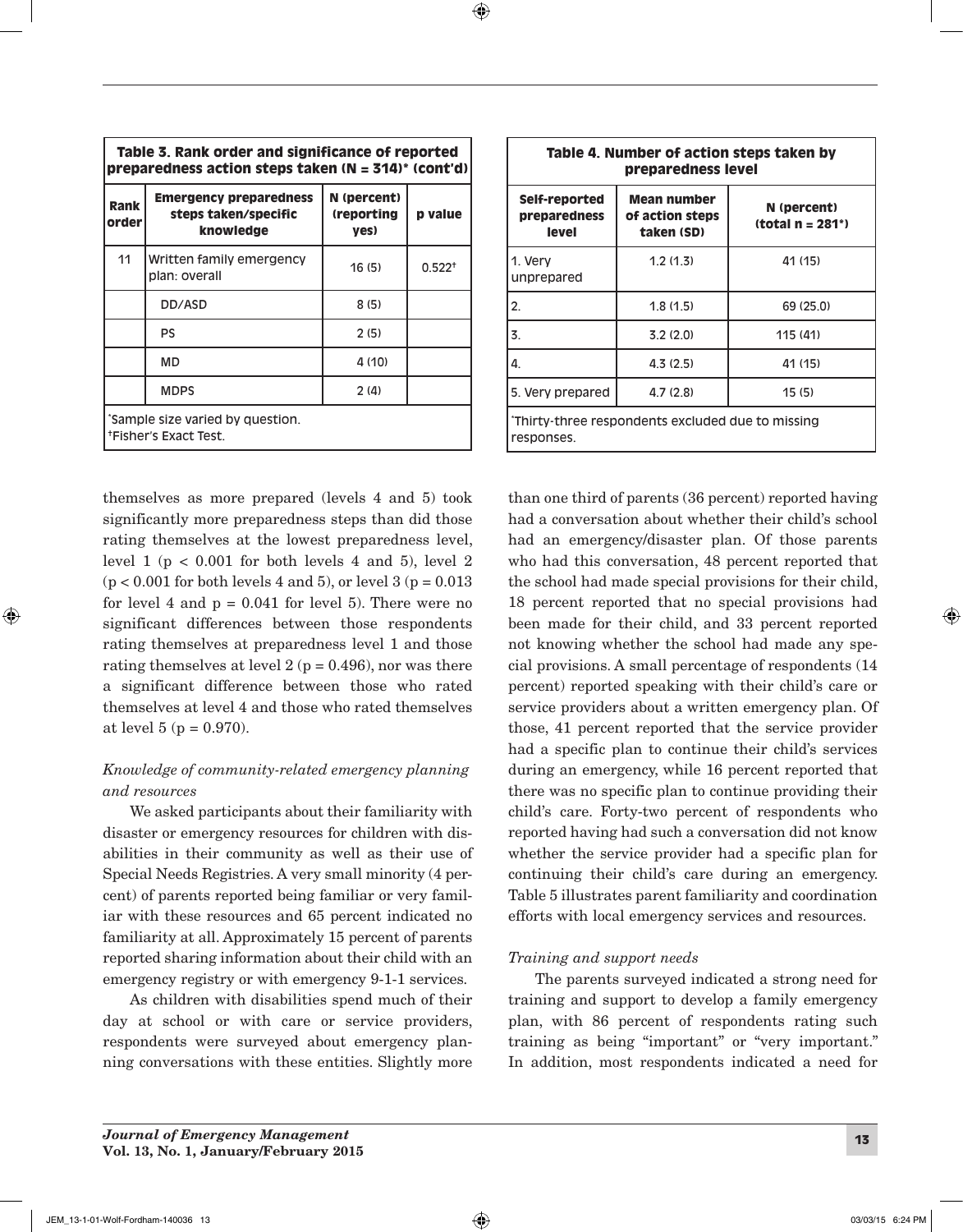| Table 5. Familiarity and coordination efforts with<br>community emergency planning and resources                                    |             |                |  |  |
|-------------------------------------------------------------------------------------------------------------------------------------|-------------|----------------|--|--|
|                                                                                                                                     | N (percent) | <b>Total N</b> |  |  |
| Respondents indicating<br>being familiar or very<br>familiar with community<br>emergency services (4 or<br>5 on a five-point scale) | 14(4)       | 312            |  |  |
| Respondents indicating "Yes" to sharing/planning with<br>emergency resources                                                        |             |                |  |  |
| Shared child's informa-<br>tion with a Special Needs<br>Registry                                                                    | 46 (15)     | 312            |  |  |
| <b>Emergency planning</b><br>discussion with school                                                                                 | 112(36)     | 311            |  |  |
| If discussion held, school<br>has emergency plan for<br>child                                                                       | 54 (48)     | 112            |  |  |
| <b>Emergency planning</b><br>discussion with service<br>provider                                                                    | 39 (14)     | 289            |  |  |
| If the provider has disaster plan, is there a specific plan<br>for the child during a disaster/emergency?                           |             |                |  |  |
| Yes                                                                                                                                 | 18 (41)     | 44             |  |  |
| No                                                                                                                                  | 7(16)       |                |  |  |
| Don't know                                                                                                                          | 19 (42)     |                |  |  |

additional training or supports such as speaking with an expert, help recording or implementing their emergency plan, and speaking with emergency responders in advance of an emergency. Slightly less than half (46 percent) felt visiting a shelter was important.

In terms of training format, the large majority of respondents identified online or computer training, in combination with in-person training, as their preferred learning format. Table 6 illustrates respondent interest in training and other supports.

### DISCUSSION

Our goal was to assess the emergency preparedness of parents of children with DD, whether parents felt a need for preparedness training or support, and whether levels of preparedness differed among

| Table 6. Emergency preparedness training and<br>support needs                                                                                        |             |                |  |
|------------------------------------------------------------------------------------------------------------------------------------------------------|-------------|----------------|--|
|                                                                                                                                                      | N (percent) | <b>Total N</b> |  |
| Number (percent) of parents<br>rating training as important or<br>very important (4 or 5 on a<br>five-point scale)                                   | 259 (86)    | 301            |  |
| Number (percent) of parents indicating the following train-<br>ing/support needs being important or very important (4 or<br>5 on a five-point scale) |             |                |  |
| Talking with an expert about<br>making a specific emergency plan<br>for the family                                                                   | 187 (63)    | 297            |  |
| Getting help recording the emer-<br>gency plan on paper or computer                                                                                  | 160 (54)    | 299            |  |
| Getting help implementing the<br>plan                                                                                                                | 173 (59)    | 295            |  |
| Visiting an emergency shelter                                                                                                                        | 134 (46)    | 294            |  |
| Advance meeting with emer-<br>gency management officials (fire,<br>police or other first responders)                                                 | 186 (63)    | 293            |  |
| Preferred format for training                                                                                                                        |             | 295            |  |
| In-person workshop                                                                                                                                   | 44 (15)     |                |  |
| CD-ROM or DVD                                                                                                                                        | 16(5)       |                |  |
| Online (using the computer)                                                                                                                          | 48 (16)     |                |  |
| Combination of online and<br>in-person training                                                                                                      | 187 (63)    |                |  |

families whose children had DD and co-occurring conditions. Our results indicate that like much of the general public,<sup>3</sup> parents of children with DD were under-prepared for emergencies, both by self-report of their general state of preparedness and by number of preparedness steps taken. These findings are consistent with those of Baker and colleagues, 3,37 who found that parents of children with SHCN were generally unprepared in terms of supplies, planning, and knowledge. Baker and colleagues' findings suggest no differences in preparedness levels between parents whose children had a single special need and those whose children had more than one special need. Our findings are to the contrary; we found significant

 $\textcircled{\scriptsize{+}}$ 

<sup>14</sup> *Journal of Emergency Management* Vol. 13, No. 1, January/February 2015 ⊕

 $\bigoplus$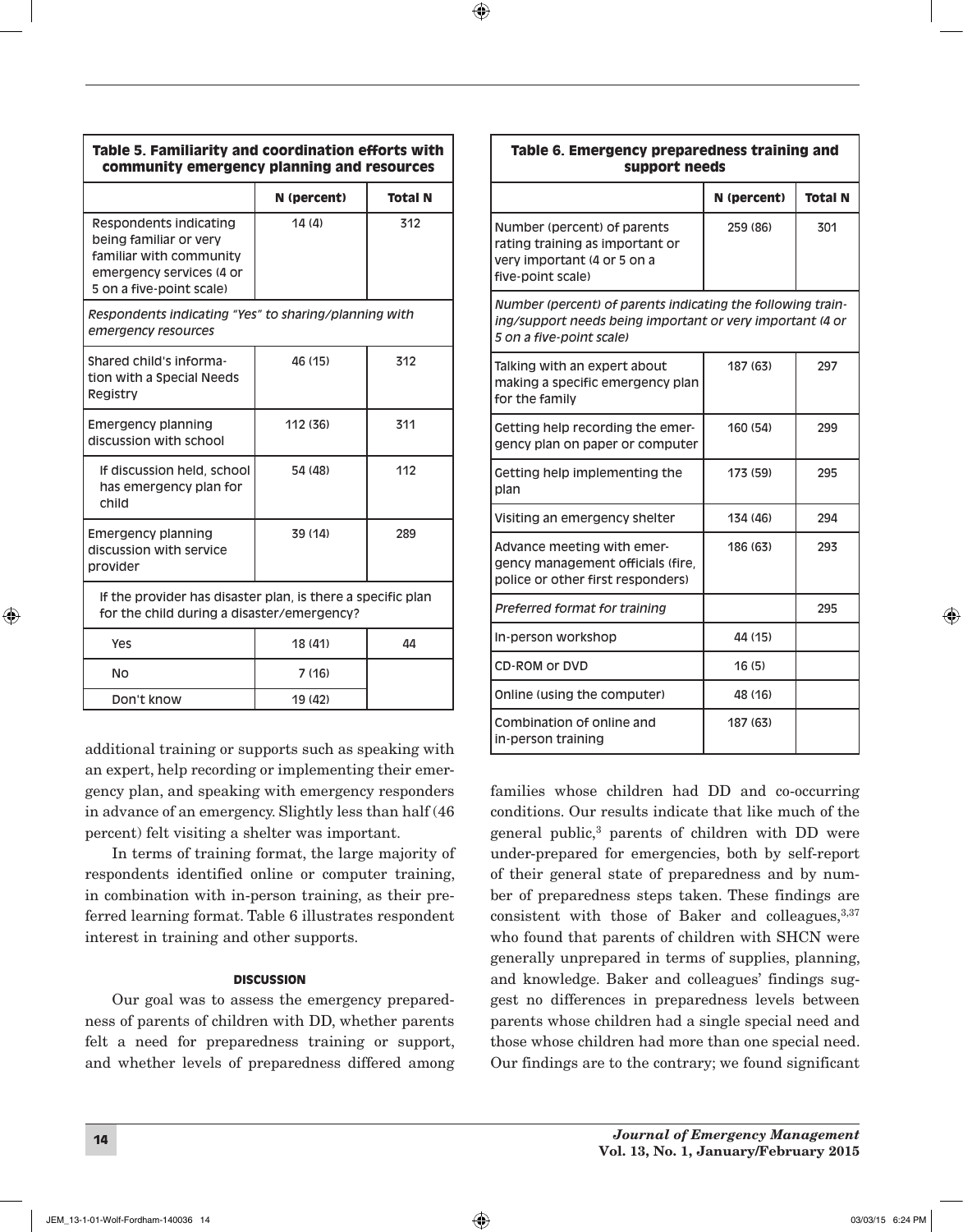differences relating to the number of parents having written emergency information and an evacuation bag. Parents of children with the greatest needs, that is, children with developmental, medical, and sensory/ physical conditions (MDPS), were more prepared than families of children with fewer co-occurring conditions, based on our list of preparedness steps.

 $\bigoplus$ 

The vast majority of our survey participants felt that preparedness education was important or very important. The need for family education is supported by Shaw et al.<sup>26</sup> and by Baker and Baker's<sup>3</sup> work and is consistent with the studies mentioned earlier.

Our study sought information about parents' preferred training format. Fifteen percent of parents we surveyed preferred in-person training, approximately 21 percent preferred computer or online training, and 63 percent preferred a combination of computer or online plus in-person training. The importance of parent-to-parent mutual support has long been recognized in the disability community.38 Perhaps the strong interest in having at least one in-person session found in both our study and the study by Lou et al.<sup>30</sup> reflects an interest in connecting with other similarly situated parents for mutual support regarding emergency planning.

There are a number of limitations to this study. The sample was a convenience sample, limited to those with access to a computer and online network, computer skills, and ability to read and respond in English. Thus, the survey did not likely reach parents who lacked a computer or Internet access or those with limited English proficiency. The sample was largely represented by Massachusetts parents (approximately 40.4 percent,  $n = 127$ ), thereby making the survey potentially less representative of the country as a whole. Additionally, the study did not evaluate the nature or quality of specific preparedness action steps (eg, the kind of information included in an emergency medical information sheet or optimum supplies for an evacuation bag) or examine the nature of contingency planning related to specific children or specific conditions (eg, plans for alternate mobility if a power wheelchair were unavailable). Since this study was completed in 2009, as described above, there have been only a few other studies related to parents of children with disabilities. As the American public generally becomes better educated and perhaps more prepared for emergencies, parents of children with disabilities might also become more prepared and future studies might examine this issue.

Despite these limitations, we found that the families of children with DD surveyed were generally not well prepared for the potential negative impacts to their children from emergencies or disasters. Our data also suggest that parents of children with disabilities would benefit from targeted training to increase knowledge and skills to develop an effective family emergency plan. This research contributes to the literature in an under-studied field, suggests the need for preparedness education, and is of importance to emergency management and public health professionals for reasons of legal compliance and emergency response efficiency. Equal access to emergency services is mandated under the ADA and, as children with disabilities may have greater or different emergency service needs than other children,8 advance planning by their families and local emergency management may decrease the resources and response effort that would be needed to meet their needs during an actual emergency, thereby promoting greater response efficiency. Local emergency planners might also use education and planning efforts as opportunities to encourage stakeholder participation by inviting parents of children with disabilities to become involved in community emergency planning efforts.

In addition to informing training format, the results reported here can be used to inform training content. Such content could include the following: 1) an understanding of local emergency resources; 2) strategies for discussions with schools and service providers; 3) help developing and recording family emergency plans (perhaps via a plan template) with a focus on planning for the specific needs of individual children; 4) strategies for approaching local emergency officials to discuss family needs; and 5) visiting a local shelter site. Our data suggest that only 15 percent of respondent parents had used a Special Needs Registry or emergency telephone 9-1-1 database to share information about their child. While there is limited evidence of registry effectiveness and some controversy related to privacy and other concerns,<sup>19</sup> a number of

⊕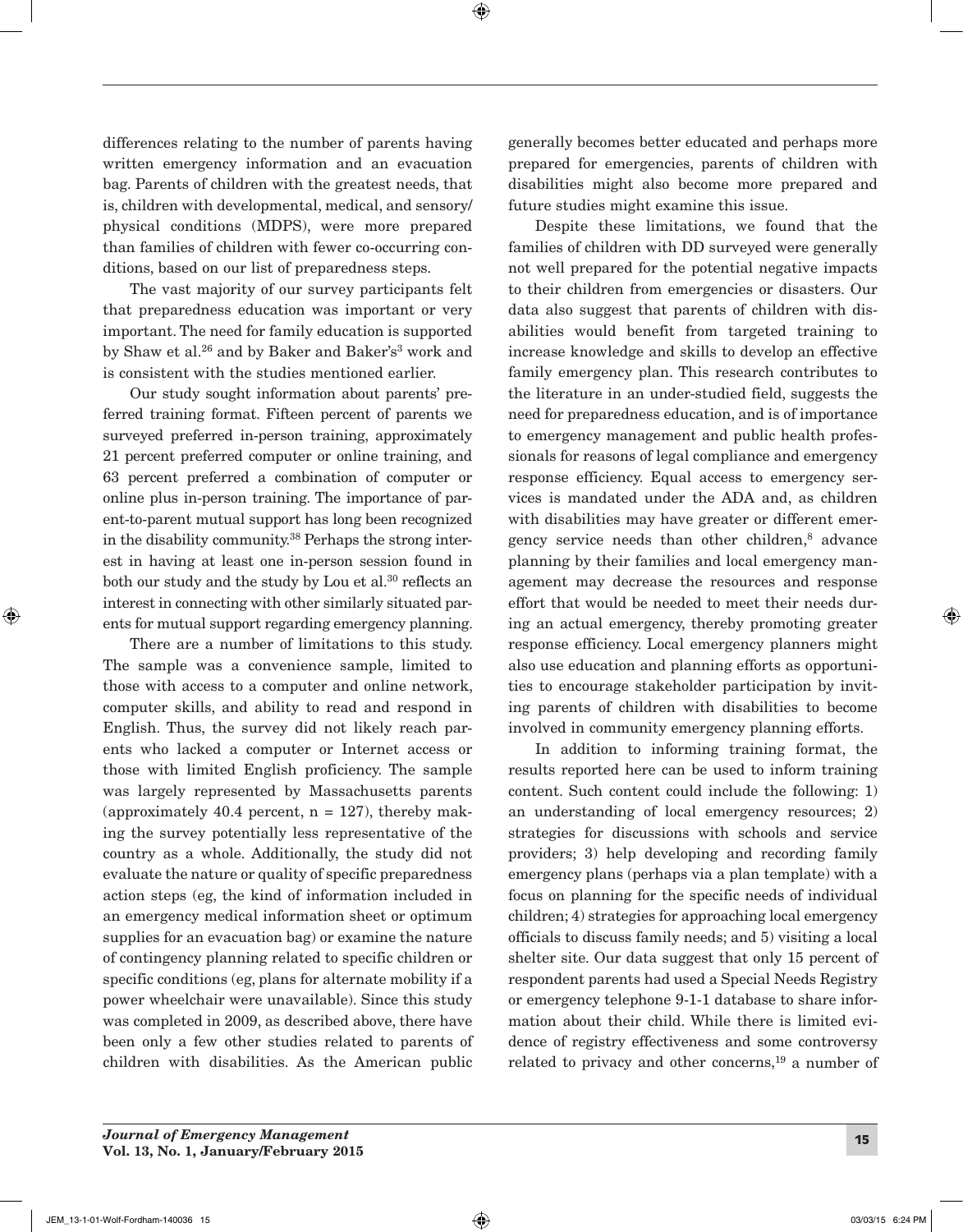localities make these forms available. Training content that included a discussion of the pros and cons of registries, and a description of the privacy protections built into the local registry, might also be beneficial to parents. Finally, our results indicate that parents feel they would benefit from assistance recording their family's emergency plan; perhaps training sessions might include time for parents to record family plans with assistance from the trainer as needed.

Reaching out to parents of children with disabilities may be a challenge for emergency response personnel. One way to connect with parents might be via local or statewide advocacy, education or social service provider organizations (see Table A1 in Appendix A for a resource list). While these organizations are unlikely to be willing to share names and contact information due to privacy concerns, the organizations might serve as conduits, sharing general and aggregate information about this population with local planners, managers and responders, forwarding preparedness education resources to constituent families, hosting parent preparedness trainings, and serving as useful community emergency planning partners.

This study focused on families challenged by having a child with a developmental delay, developmental or intellectual disability and/or autism, with and without additional conditions. There are indications of differences in preparedness behaviors among parents whose children have DD/ASD and those whose children have DD with co-occurring medical conditions. Additional research might further examine these differences, to better identify whether the greater number or more complex nature of a child's disability leads to different or greater parent preparedness levels, training, and support needs. Other research might focus on families whose children have disabilities or SHCN other than DD, such as learning disabilities or cancer. An assessment of potential barriers to preparedness faced by families challenged by disability would also be important.

Children with disabilities are among our most vulnerable community members. As primary caregivers, it is critical that parents have the resources and support they need to successfully create and implement family emergency plans; it is equally important that public health and safety emergency personnel provide the education and support these parents need to develop family plans, while incorporating the needs of these families into "whole community" communitywide inclusive emergency planning efforts.

⊕

#### ACKNOWLEDGMENTS

*This research was supported by a grant from the U.S. Department of Health and Human Services, Administration on Intellectual and Developmental Disabilities (#90DD0675) and a grant from the National Institute of Child Health & Human Development (#5P30HD004147).*

Susan Wolf-Fordham, JD, Project Director, E.K. Shriver Center, University of Massachusetts Medical School, Charlestown, Massachusetts.

Carol Curtin, MSW, Research Assistant Professor, Department of Family Medicine and Community Health, E.K. Shriver Center, University of Massachusetts Medical School, Charlestown, Massachusetts.

Melissa Maslin, MEd, Research Associate, E.K. Shriver Center, University of Massachusetts Medical School, Charlestown, Massachusetts.

Linda Bandini, PhD, Associate Professor of Pediatrics, E.K. Shriver Center, University of Massachusetts Medical School, Charlestown, Massachusetts.

Charles D. Hamad, PhD, Associate Professor of Pediatrics, E.K. Shriver Center, University of Massachusetts Medical School, Charlestown, Massachusetts.

#### REFERENCES

1. National Commission on Children and Disasters: 2010 Report to the President and Congress. October 2010. AHRQ Publication No. 10-M037. Available at *http:*//*archive.ahrq.gov*/*prep*/*nccdreport*/ *nccdreport.pdf*. Accessed October 1, 2012.

2. Child and Adolescent Health Measurement Initiative: *Who are Children with Special Health Care Needs (CSCHN)*. Baltimore, MD: Data Resource Center. Department of Health and Human Services, Health Resources and Services Administration (HRSA), Maternal and Child Health Bureau (MCB), 2012. Available at *http:*//*child healthdata.org*/*docs*/*nsch-docs*/*whoarecshcn\_revised\_07b-pdf.pdf*. Accessed October 1, 2012.

3. Baker L, Baker M: Disaster preparedness among families of children with special health care needs. *Disaster Med Public Health Prep*. 2010; 4(3): 240-245.

4. Allen GM, Parillo SJ, Will J, et al.: Principles of disaster planning for the pediatric population. *Prehosp Disaster Med*. 2007; 22(6): 537-540.

5. Centers for Public Health Preparedness Network: 2006- 2007 ASPH/CDC Vulnerable Populations Collaboration Group Preparedness Resource Kit. October 2007. Available at *http:*// *preparedness.asph.org*/*perlc*/*documents*/*VulnerablePopulations.pdf*. Accessed October 1, 2013.

6. Garrett A, Grant R, Madrid P, et al.: Children and megadisasters: Lessons learned in the new millennium. *Adv Pediatr*. 2007; 54(1): 189-214.

7. Markenson D, Fuller E, Redlener I: *Emergency Preparedness: Addressing the Needs of Persons with Disabilities*. New York, NY:

⊕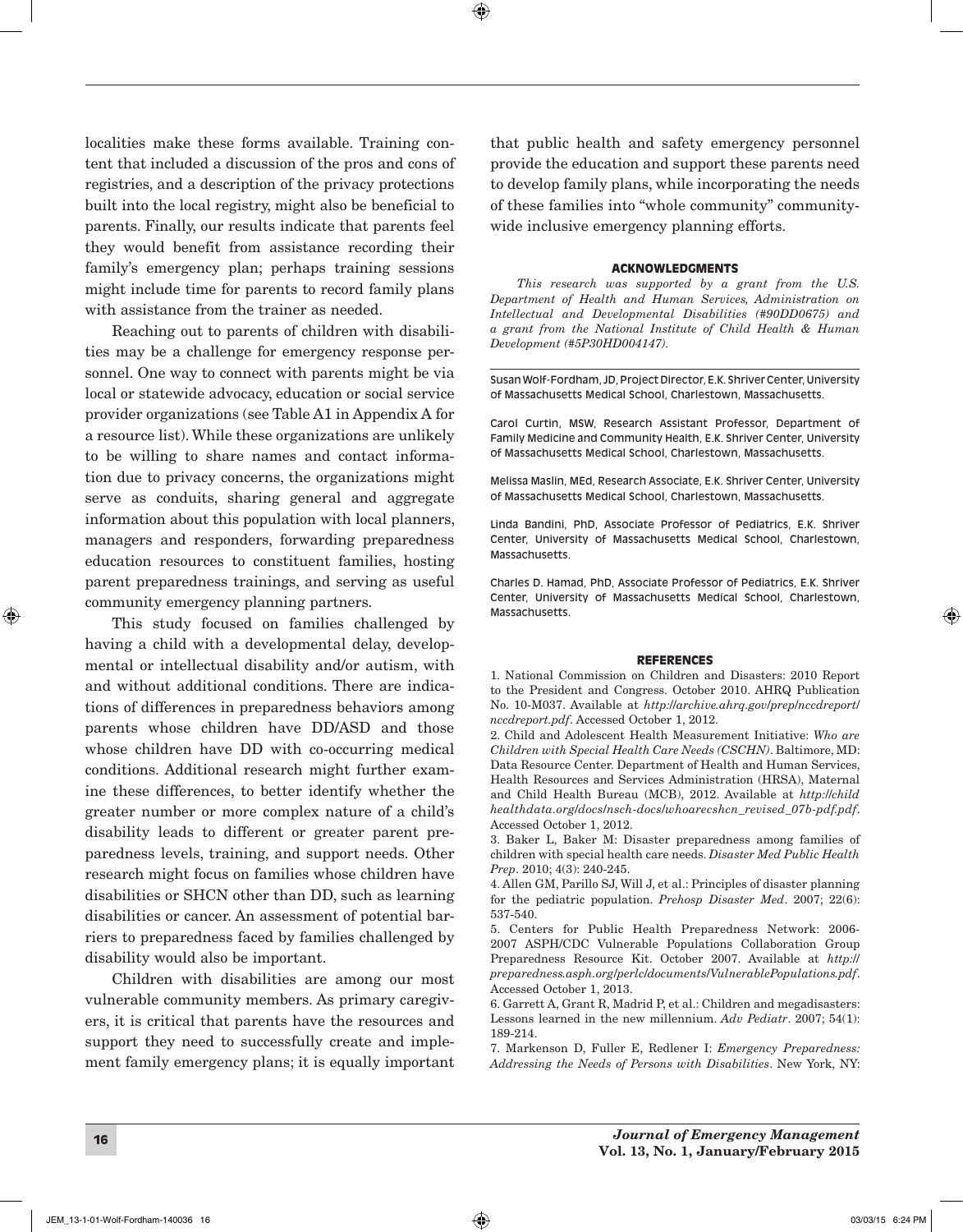National Center for Disaster Preparedness, March 2007. Available at *http:*//*www.ncdp.mailman.columbia.edu*/*files*/*DISABILITIES. pdf*. Accessed October 1, 2013.

 $\textcolor{black}{\textcircled{\footnotesize{1}}}$ 

8. Peek L, Stough L: Children with disabilities in the context of disaster: A social vulnerability perspective. *Child Dev*. 2010; 81(4): 1260-1270.

9. Rath B, Donato J, Duggan A, et al.: Adverse health outcomes after Hurricane Katrina among children and adolescents with chronic conditions. *J Health Care Poor Underserved*. 2007; 18: 405-417.

10. Drayna PC, Hansen A, Boggs R, et al.: Disaster management and emergency preparedness for children and youth with special health care needs. *Clin Pediatr Emerg Med*. 2012; 13(2): 125-132.

11. Gershon R, Kraus L, Raveis V, et al.: Emergency preparedness in a sample of persons with disabilities. *Am J Disaster Med*. 2013; 8(1): 35-47.

12. Mace S, Sharieff G, Bern A, et al.: Pediatric issues in disaster management, part 3: Special healthcare needs patients and mental health issues. *Am J Disaster Med*. 2010; 5(5): 261-274.

13. Fox M, White G, Rooney C, et al.: Disaster preparedness and response for persons with mobility impairments: Results from the University of Kansas Nobody Left Behind Study. *J Disabil Policy Stud*. 2007; 17(4): 196-205.

14. Smith D, Notaro S: Personal emergency preparedness for people with disabilities from the 2006-2007 Behavior Risk Factor Surveillance System. *Disabil Health J*. 2009; 2(2): 86-94.

15. U.S. Department of Justice Civil Rights Division: Information and Technical Assistance on the Americans with Disabilities Act Project Civic Access. Available at *http:*//*www.ada.gov*/*civicac.htm*. Accessed May 15, 2014.

16. United States Department of Homeland Security/FEMA: *Guidance on Planning for Integration of Functional Needs Support Services in General Population Shelters*. Washington, DC: U.S. Department of Homeland Security, November 2010. Available at *http:*//*www.fema. gov*/*pdf*/*about*/*odic*/*fnss\_guidance.pdf*. Accessed December 1, 2013.

17. United States Department of Homeland Security/FEMA: The Ready Campaign. U.S. Department of Homeland Security. April 30, 2013. Available at *http:*//*www.ready.gov*. Accessed December 1, 2013.

18. Bastian J: Family preparedness: An important step in emergency management. *Popul Health Matter*. 2009; 22(3): 6.

19. Davis E, Phillips B: *National Council on Disability. Effective Emergency Management: Making Improvements for Communities and People with Disabilities*. Washington, DC: National Council on Disability, August 12, 2009. Available at *http:*//*www.ncd.gov*/*policy*/ *emergency\_management*. Accessed August 1, 2013.

20. Priestly M, Hemingway L: Disability and disaster recovery: A tale of two cities? *J Soc Work Disabil Rehabil*. 2007; 5(3-4): 23-42.

21. United States Federal Emergency Management Agency: Are you ready? 2004. Available at *http:*//*www.fema.gov*/*areyouready*. Accessed August 1, 2013.

22. Redlener I, Grant R, Abramson D, et al.: The 2008 American preparedness project: Why parents may not heed evacuation orders & what emergency planners, families and school need to know. Annual survey of the American public by the National Center for Disaster Preparedness, Columbia University Mailman School of Public Health and the Children's Health Fund. National Center for Disaster Preparedness Web site. 2008. Available at *http:*// *ncdp.columbia.edu*/*library*/*publications*/*?search=The+2008+Amer ican+Preparedness+Project%3A+Why+Parents+May+Not+Heed+ Evacuation+Orders+and+What+Emergency+Planners%2C+Famil ies+and+Schools+Need+to+Know*. Accessed August 1, 2013.

23. Kohn S, Eaton J, Feroz S, et al.: Personal disaster preparedness: An integrative review of the literature. *Disaster Med Public Health Prep*. 2012; 6(3): 217-231.

24. National Center for Disaster Preparedness, Columbia University, Mailman School of Public Health: The American Preparedness Project: Executive summary: Where the US public stands in 2011 on terrorism, security, and disaster preparedness. New York, NY: Columbia University Academic Commons, 2011. Available at *http:*//*academiccommons.columbia.edu*/*catalog*/*ac%3A148122*. Accessed December 2, 2013. 25. Olympia RP, Rivera R, Heverley S, et al.: Natural disasters and mass-casualty events affecting children and families: A description of emergency preparedness and the role of the primary care physician. *Clin Pediatr*. 2010; 49(7): 686-698.

26. Shaw R, Kobayashi K, Kobayashi M: Linking experience, education, perception and earthquake preparedness. *Disaster Prev Manage*. 2004; 13(1): 39-49.

27. United States Department of Homeland Security/FEMA: Personal preparedness in America: Findings from the 2009 Citizen Corps National Survey. August 2009. Available at *http:*//*www.ready. gov*/*personal-preparedness-survey-2009*. Accessed August 12, 2013. 28. Murray JS: Ask the expert disaster preparedness for children with special healthcare needs and disabilities. *J Spec Pediatr Nurs*. 2011; 16(3): 226-232.

29. Baker LR, Cormier LA: Disaster preparedness and families of children with special needs: A geographic comparison. *J Community Health*. 2013; 38(1): 106-112.

30. Lou J, Braun M, De Leon J, et al.: Emergency preparedness for children with autism: A needs assessment for a vulnerable population [PowerPoint slides]. Washington, DC: American Public Health Association, November 2007. Available at *https:*//*apha.confex.com*/ *recording*/*apha*/*135am*/*ppt*/*free*/*4db77adf5df9fff0d3caf5cafe28f496*/ *paper156468\_1.ppt*. Accessed August 12, 2013.

31. Mulligan-Smith D: *Family Readiness Kit Preparing to Handle Disasters*. 2nd ed. Elk Grove Village, IL: American Academy of Pediatrics. Available at *http:*//*www2.aap.org*/*family*/*frk*/*aapfrkfull. pdf*. Accessed December 6, 2013.

32. Cambridge Massachusetts Public Health Alliance Advanced Practice Center for Emergency Preparedness: Emergency Preparedness Begins At Home [CD Rom]. Cambridge, MA: Cambridge Public Health Department.

33. Community Education and Child Advocacy Team, Riley Hospital: Project SAFEescape. SAFEescape. Available at *http:*// *safeescape.pediatrics.iu.edu*/*index.aspx*. Accessed August 12, 2013. 34. Kailes JI: Disaster resources for people with disabilities,

disability-related organizations and emergency managers. June Isaacson Kailes. July 10, 2014. Available at *http:*//*www.jik.com*/ *disaster.html*. Accessed December 2, 2014.

35. Massachusetts Disability Policy Consortium: Personal emergency preparedness plan. Massachusetts Disability Policy Consortium. Available at *http:*//*www.dpcma.org/Publications*/ *tabid/423/Default.aspx*. Accessed August 12, 2013.

36. Massachusetts Department of Public Health: *Directions: Resources for Your Child's Care*. 2nd ed. Boston, MA: Massachusetts Department of Public Health. Available at *http:*//*www.mass.gov*/ *eohhs*/*gov*/*departments*/*dph*/*programs*/*family-health*/*directions*/. Accessed September 15, 2013.

37. Baker MD, Baker LR, Flagg LA: Preparing families of children with special health care needs for disasters: An education intervention. *Soc Work Health Care*. 2012; 51(5): 417-429.

38. Singer GHS, Marquis J, Powers LK, et al.: A multi-site evaluation of parent to parent programs for parents of children with disabilities. *J Early Interv*. 1999; 22(3): 217-229.

<sup>17</sup> *Journal of Emergency Management* Vol. 13, No. 1, January/February 2015

⊕